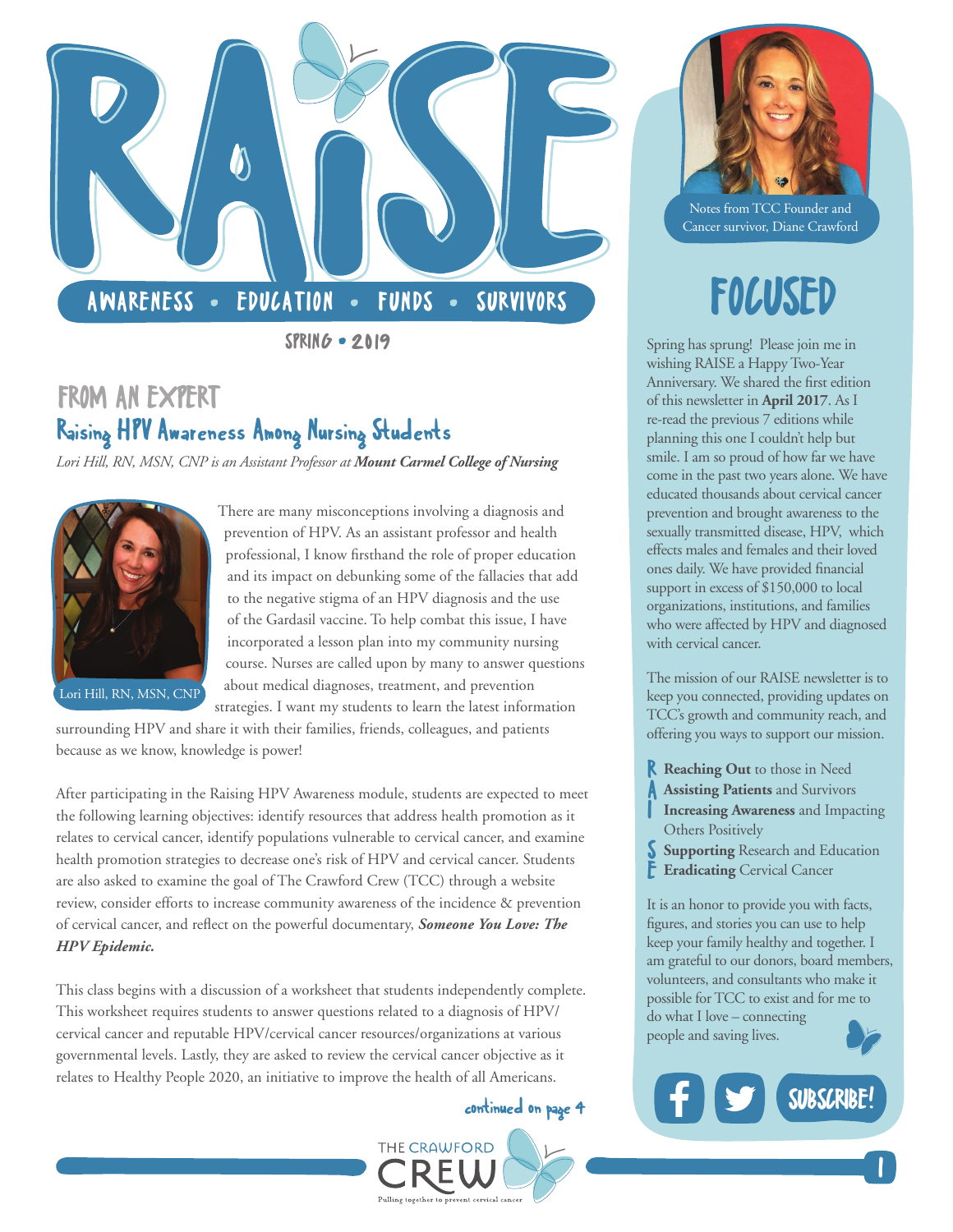# ta ka THINGS TO PLAN ON

• **[RAR'19 The Tennis](https://thecrawfordcrew.org/event/raise-a-racket/)** is rescheduled for Saturday, May 4th at Scarborough East Tennis! Register **[here](https://e.givesmart.com/events/cRU/)** or purchase spectator tickets at the door! •

 Save the Date for our 3rd Annual **Save Our Sisters 5K & Family Fun Fest** on Sunday, August 11th at McNamara Park. This year we're doubling the fun with a Fa[mily Fun Fest](https://thecrawfordcrew.org/5k/) [after](https://thecrawfordcrew.org/5k/) [the](https://thecrawfordcrew.org/5k/) [race](https://thecrawfordcrew.org/5k/), [f](https://thecrawfordcrew.org/5k/)eatur[i](https://thecrawfordcrew.org/5k/)ng [k](https://thecrawfordcrew.org/5k/)i[d](https://thecrawfordcrew.org/5k/)s' activities[,](mailto:info@thecrawfordcrew.org) vendor tables, food, drinks and more! If your business has a health focused mission, you must be part of our vendor fair! **Contact us** to reserve your table or for more sponsorship opportunities at this family event.

# TCC SPOTLIGHT OF ALLIE TAYLOR SENIOR, [MOUNT CARMEL COLLEGE OF NURSING |](https://www.mccn.edu/) TCC VOLUNTEER



### *How and when did you become involved with The Crawford Crew?*

Di Crawford was a guest speaker in my Community nursing class in the Fall of 2018. She spoke about her story and survival and showed a heart-wrenching video that explored accounts of women who were diagnosed with cervical cancer and their journey. After Di provided some eye-opening education about how cervical cancer is preventable, I wanted to become involved immediately!

### *Tell us about what you specifically do to support The Crawford Crew?*

After meeting Di in the fall of 2018, she and I discussed opportunities that I could take part in within TCC. We bounced some ideas off each other when we had a lightbulb moment, which involved getting into local schools to educate younger populations about cervical cancer and how to prevent it from affecting their lives. I started reaching out to local schools seeking advice on how to take my first step of drafting an education

proposal. The proposal is underway and will be finished by June! In addition, I helped to set up and volunteered

throughout the night at the TCC Raise A Racket Fundraiser in February. It was so heart-warming to see the great amount of people that came together to support TCC and its mission. I look forward to helping organize the **[Save Our Sisters 5K](https://thecrawfordcrew.org/5k/)** soon.

### *How is The Crawford Crew different than other volunteer or charitable organizations?*

One of the things I value most about The Crawford Crew is the personable and humanitarian air that accompanies the organization wherever it goes. When I was speaking with Di, it seemed as though all of the survivors she was talking about she knew like they were her best friend. This grassroots organization helps to provide resources and services that help not only the person suffering from cervical cancer, but their families and loved ones as well and I appreciate that factor.

### *How can someone help support The Crawford Crew?*

First and foremost, I think everyone in the world would agree that if a type of cancer is preventable, we should work together to prevent people from suffering from that type of cancer. That is exactly what The Crawford Crew is doing. I would recommend that you visit TCC's **[website](https://thecrawfordcrew.org/)**  and **[sign up](https://thecrawfordcrew.org/contact-us/newsletter-signup/)** for their newsletter to stay up-to-date on current events and information. In addition, donating your time and money to TCC is greatly appreciated. TCC could not provide the support for those with cervical cancer and their loved ones if they did not have a functional budget or extra hands to make their fundraisers and events possible.

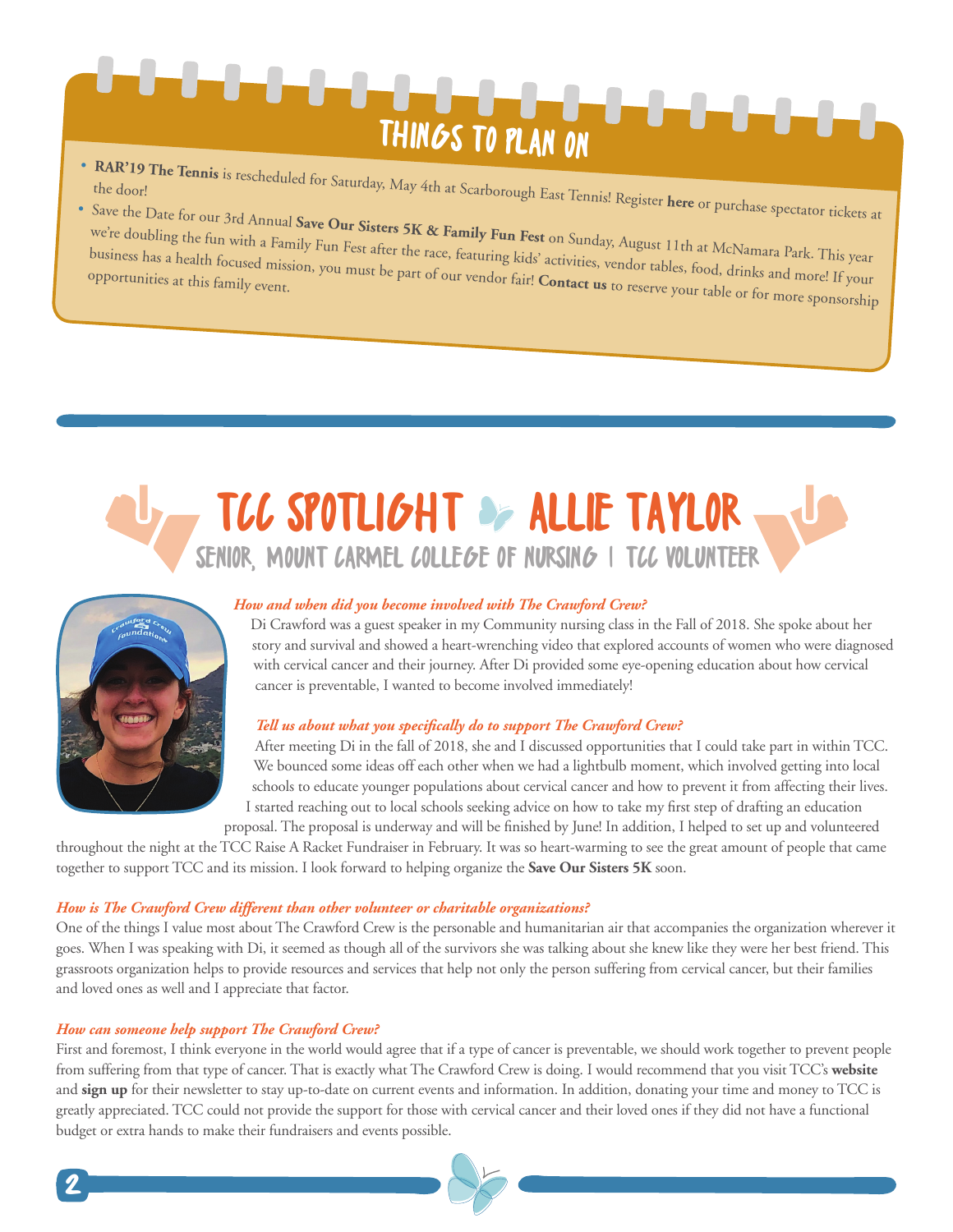# WHAT'S HAPPENING WITH TCC

# **2019 is off to a great start!**

We kicked the year off with our 3rd Annual **[Paint the 'Ville Teal](https://paintthevilleteal.org/)** in Westerville. sponsored **[Matern Ohio Clinical Associates](http://moca-obgyns.com/)**. We drew the interest of multiple tv stations and other cities, like New Albany and Gahanna. Students, families, and friends from that state up north joined us for pre-tying nourishment donated by **[Sweetwater's](https://www.sweetwaterscafe.com/oh-columbus-pointe-at-polaris/)  [Coffee & Tea Pointe at Polaris](https://www.sweetwaterscafe.com/oh-columbus-pointe-at-polaris/)** and **[Schneider's Bakery](http://www.schneiders-bakery.com/)**.

TCC was fortunate enough to be the recipient of funds raised at the **[ACE Hardware](https://www.acehardware.com/store-details/16415)** Ladies Night in December 2018. We put those dollars to use to raise awareness of cervical cancer by lighting the LeVeque Tower (in downtown Columbus) up in Teal. This is something our founder has dreamed of doing since she first saw the tower lit for another cause. We are most grateful to **[ACE](https://www.acehardware.com/store-details/16415)  [Hardware](https://www.acehardware.com/store-details/16415)** owners, Mike Dwyer and Wendy Weiler, for making this dream come true. The teal lights from the LeVeque Tower reached thousands of people that The Crawford Crew might not have otherwise been able to reach. We received many comments from locals thanking TCC for making this public health statement.

Alison Buirley, owner of **[Be Girl Clothing](https://www.begirlclothing.com/)** and **[Blueberry Bay Swim](https://blueberrybayswim.com/)** loved the idea of lighting the LeVeque Tower Teal so much that she and her husband Matt committed to be our Light Up the LeVeque Tower Teal Sponsor for 2020 and 2021! Their kind hearts and donation will enable us to carry our January Awareness campaign on. Alison is a cervical cancer survivor and she and her husband Matt have been members of our Crew for years.

The winter weather and rescheduling could not spoil **[Raise A Racket](https://thecrawfordcrew.org/event/raise-a-racket/)  ['19 – The Party!](https://thecrawfordcrew.org/event/raise-a-racket/)** We were thrilled to have about 175 guests in attendance on February 21st. Special thanks to Myles Harris (Guest MC), Kristine Madzia (Guest Speaker) and Off the Hook (Entertainment) for sharing their time, their talents and their story

**KNOW** 

THE

FACTS

with us at The Party. Check out the **[event program](https://thecrawfordcrew.org/programs/rar2019/index.html)** and **[pictures](https://www.flickr.com/photos/151170316@N07/sets/72157703651499872/page1)**! Thanks to our attendees and sponsors, RAR '19 has raised \$80,615 to date! Saturday wraps up RAR '19 with the rescheduled Tennis Clinics. If you're interested in donating toward Raise A Racket 2019, **[click here](https://www.paypal.me/TheCrawfordCrew)**.

The Crawford Crew has received two very special distinctions recently. We were named a **[Better Business Bureau](https://www.bbb.org/centralohio/Charity-Reviews/charity-local/the-crawford-crew-foundation-in-westerville-oh-70095416) [of Central Ohio, Inc. Accredited](https://www.bbb.org/centralohio/Charity-Reviews/charity-local/the-crawford-crew-foundation-in-westerville-oh-70095416) [Charity](https://www.bbb.org/centralohio/Charity-Reviews/charity-local/the-crawford-crew-foundation-in-westerville-oh-70095416)**. The BBB Accredited Charity Seal is an immediate and easily recognizable symbol to donors that our organization meets the 20 Standards for Charity Accountability. These standards evaluate charities' financial



accountability, governance and oversight, effectiveness measures, and fundraising and informational materials. TCC also achieved [GuideStar's G](https://www.guidestar.org/profile/46-1211526)old Seal of Transparency! GuideStar is the nation's premier nonprofit database, helping donors decide which causes to support. Earning these accreditations is no small feat for any organization, especially for our small volunteer run charity. Special thanks to **[Clover Lindsay Consulting](https://cloverlindsay.com/)** for helping us through the process to achieve both seals!

Last, but certainly not least, TCC is forming a Medical Advisory Board (MAB) to begin July 1st, 2019. Our MAB will consist of Key Opinion Leaders and other physicians and healthcare providers who are active in the education, treatment and research of cervical cancer and other HPV related female cancers. Our founding members include Dr. David E. Cohn, Dr. Elizabeth Whitaker, Dr. Ann Marie Wurst and Dr. Kellie Rath. We are thankful for the important role they fill at TCC. If you or someone you know is passionate about our mission and interested in joining this voluntary board, **[contact us!](mailto:info@thecrawfordcrew.org)**



## **What causes cervical cancer?**

Nearly all cases of cervical cancer are caused by infection with sexually transmitted oncogenic, or high-risk, types of human papillomavirus, or HPV. Infections with high-risk HPV types also cause most anal cancers; many vaginal, vulvar, and oropharyngeal cancers; and some penile cancers.

*[Source: https://www.cancer.gov/types/cervical/pap-hpv-testing-fact-sheet](https://www.cancer.gov/types/cervical/pap-hpv-testing-fact-sheet)*